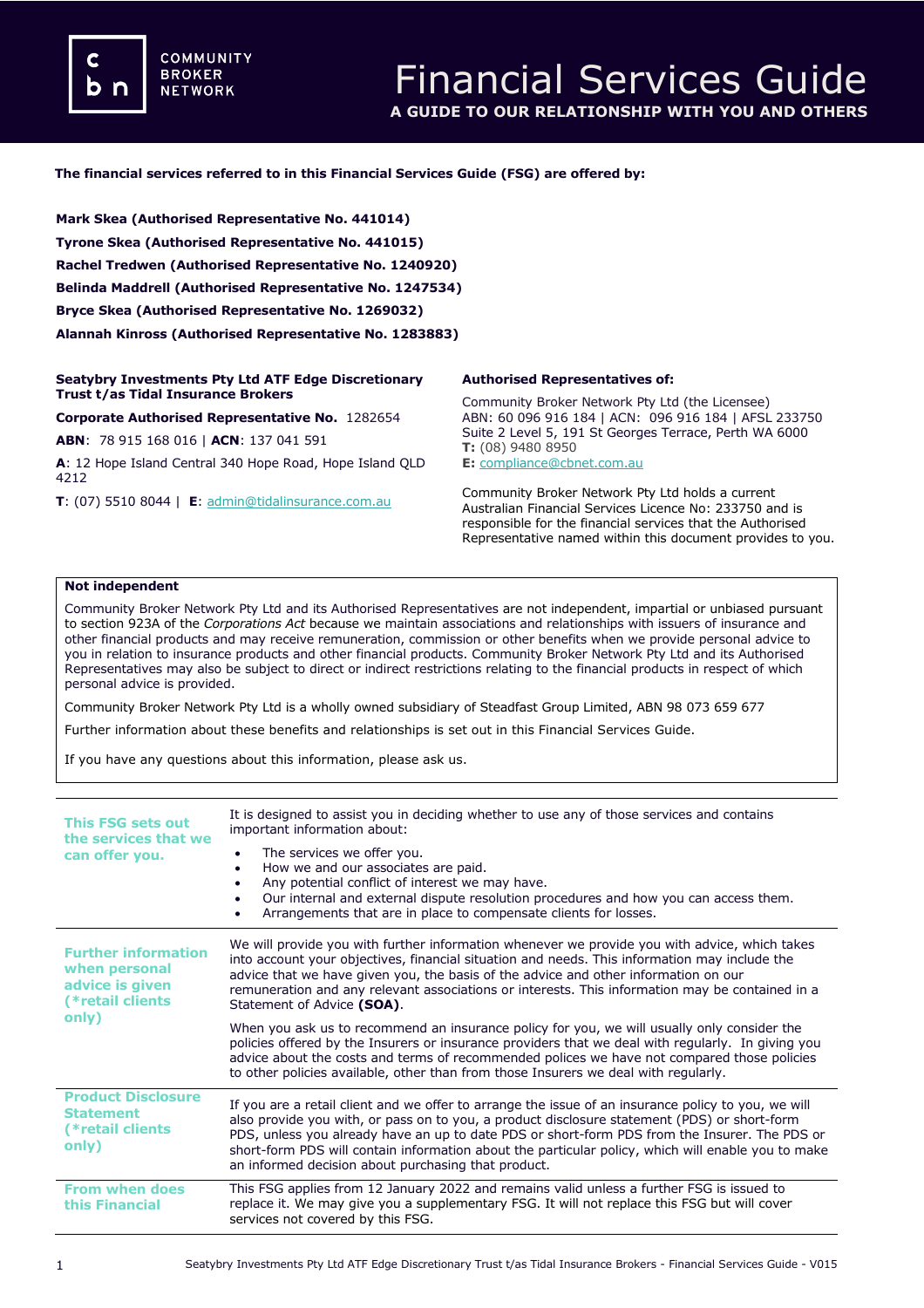| <b>Services Guide</b><br>(FSG) apply?                                                                                                                            |                                                                                                                                                                                                                                                                                                                                                                                                                                                                                                                                                                                    |
|------------------------------------------------------------------------------------------------------------------------------------------------------------------|------------------------------------------------------------------------------------------------------------------------------------------------------------------------------------------------------------------------------------------------------------------------------------------------------------------------------------------------------------------------------------------------------------------------------------------------------------------------------------------------------------------------------------------------------------------------------------|
| How can you give<br>us instructions?                                                                                                                             | You can contact us to give us instructions by post, phone, fax or email on the contact details<br>mentioned on page 1 of this FSG.                                                                                                                                                                                                                                                                                                                                                                                                                                                 |
| <b>Who is responsible</b><br>for the financial<br>services provided?                                                                                             | Community Broker Network Pty Ltd is responsible for the financial services that will be provided<br>to you or through you to your family members, including the distribution of this FSG. Community<br>Broker Network Pty Ltd holds a current Australian Financial Services Licence No: 233750. The<br>contact details for Community Broker Network Pty Ltd are at the top of this FSG. The distribution<br>of this FSG by us is authorised by Community Broker Network Pty Ltd.                                                                                                   |
| <b>What kinds of</b><br>financial services<br>are we authorised<br>to provide and what<br><b>kinds of financial</b><br>product/s do those<br>services relate to? | The financial services referred to in this quide are provided by your Authorised Broker, who is<br>authorised under the Community Broker Network Pty Ltd's Australian Financial Services Licence<br>to provide financial product advice and deal in general insurance products for wholesale and retail<br>clients. We will do this on your behalf as your general insurance broker unless we tell you<br>otherwise.                                                                                                                                                               |
|                                                                                                                                                                  | If we ever act under a binder arrangement, which means we have authority to issue policies as<br>an agent for the insurer, rather than acting for you, we will inform you of this arrangement.                                                                                                                                                                                                                                                                                                                                                                                     |
| <b>Will I receive</b><br>tailored advice?                                                                                                                        | Maybe not in all cases. However, we may need information about your personal objectives,<br>details of your current financial situation and any relevant information, so that we can arrange<br>insurance policies for you, or to give you advice about your insurance needs. We will ask you for<br>the details that we need to know.                                                                                                                                                                                                                                             |
|                                                                                                                                                                  | In some cases, we will not ask for any of this information. If we do not ask, or if you do not give<br>us all of the information we ask for, any advice you receive may not be appropriate to your<br>needs, objectives and financial situation. You should read the warnings contained in any SOA, or<br>any other warnings that we give you, carefully before making any decision about an insurance<br>policy.                                                                                                                                                                  |
|                                                                                                                                                                  | Where we provide you with advice about your insurance arrangements, that advice is current at<br>the time that we give it. At renewal we may review your insurance however, in some cases we<br>may automatically renew your insurance to ensure you continue to be covered. This renewal will<br>not take into account any changes to your current financial situation or personal objectives or<br>needs that you have not informed us of.                                                                                                                                       |
| <b>Contractual liability</b><br>and your insurance<br>cover                                                                                                      | Many commercial or business contracts contain clauses dealing with your liability (including<br>indemnities or hold harmless clauses). Such clauses may entitle your insurers to reduce cover,<br>or in some cases, refuse to indemnify you at all. You should seek legal advice before signing and<br>accepting contracts. You should inform us of any clauses of this nature before you enter into<br>them.                                                                                                                                                                      |
| <b>Legal advice</b>                                                                                                                                              | Our duty as a general insurance broker does not extend to giving legal advice. You should consult<br>your solicitor when you need advice on legal matters.                                                                                                                                                                                                                                                                                                                                                                                                                         |
| <b>What information</b><br>do we maintain<br>about you and how<br>can you access it?                                                                             | Community Broker Network Pty Ltd maintains a record of your personal profile including details of<br>insurance policies that we arrange for you. Community Broker Network Pty Ltd may also maintain<br>records of any recommendations or advice given to you. Community Broker Network Pty Ltd will<br>retain this FSG and any other FSG given to you as well as any SOA, PDS or short-form PDS that<br>we give or pass on to you for the period required by law.                                                                                                                  |
|                                                                                                                                                                  | We and Community Broker Network Pty Ltd are committed to implementing and promoting a<br>privacy policy, which will ensure the privacy and security of your personal information.<br>Community Broker Network Pty Ltd has taken the appropriate action to ensure we comply with<br>the Australian Privacy Principles ("APPs") and have established a Privacy Policy. A copy of our<br>privacy policy is available on request, or at www.cbnet.com.au.                                                                                                                              |
|                                                                                                                                                                  | If you wish to access your file, please ask us. We will make arrangements for you to do so.                                                                                                                                                                                                                                                                                                                                                                                                                                                                                        |
| <b>How will I pay for</b><br>the services<br>provided?                                                                                                           | Payment for the services we provide you are payable directly to Community Broker Network Pty<br>Ltd. For each insurance product, the insurer will charge a premium that includes any relevant<br>taxes, charges and levies. Community Broker Network Pty Ltd will receive a payment based on a<br>percentage of this premium (excluding relevant taxes, charges and levies) called commission,<br>which is paid to Community Broker Network Pty Ltd by the insurers. In some cases, we may also<br>charge you a broker fee. This will be shown on the invoice that is sent to you. |
|                                                                                                                                                                  | The invoice provides methods of payment for our services and details of payment terms (14<br>days). Community Broker Network Pty Ltd pays the commission and broker fee to us after<br>deducting a management fee.                                                                                                                                                                                                                                                                                                                                                                 |
|                                                                                                                                                                  | If there is a refund or reduction of your premium as a result of a cancellation or alteration to a<br>policy, or based on a term of your policy (such as a premium adjustment provision), we will<br>retain any fee we have charged you. Depending on our arrangements with the insurer,<br>Community Broker Network Pty Ltd will retain any commission that was paid to them by the                                                                                                                                                                                               |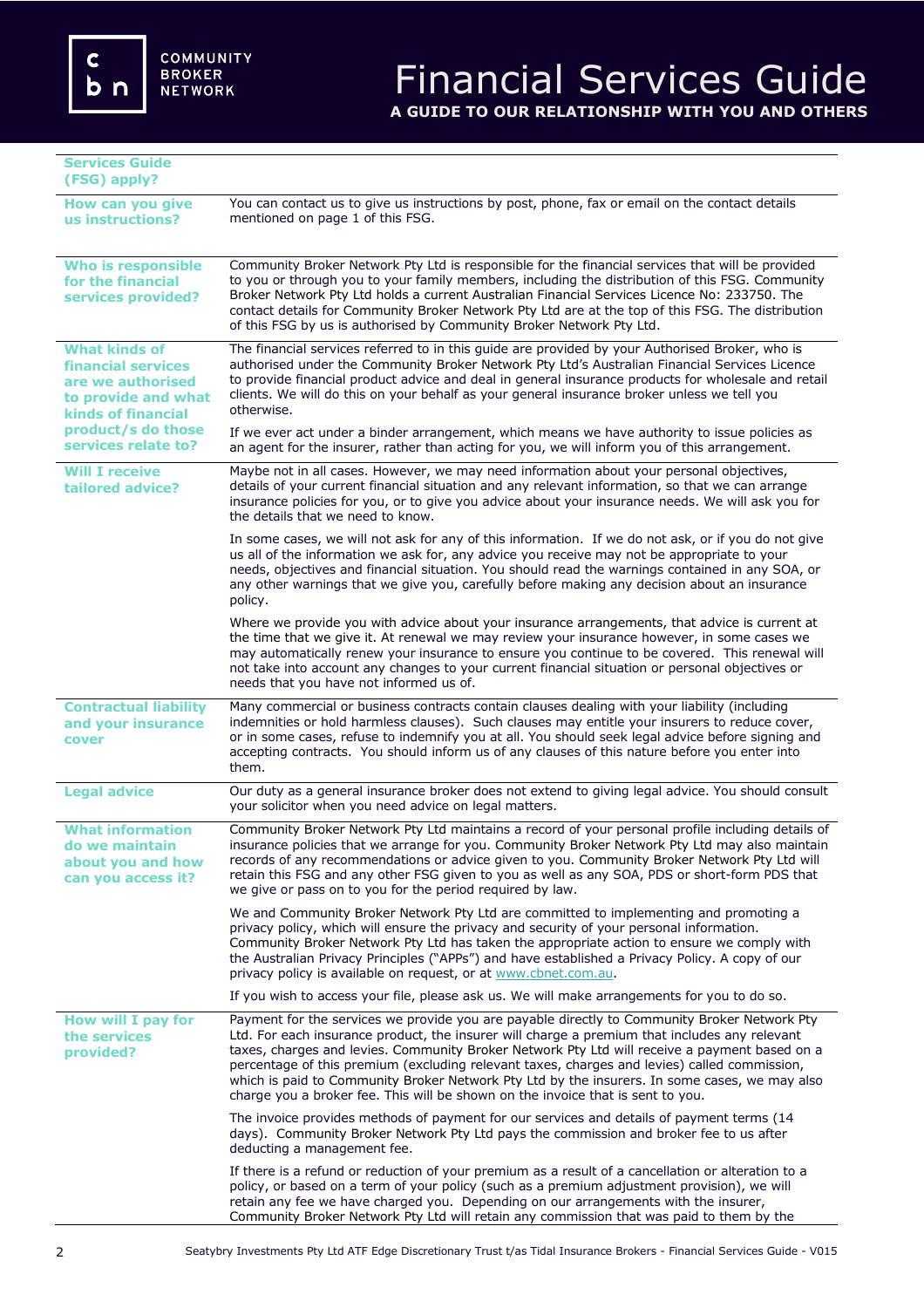|                                                                                               | insurer for the policy and we may retain the portion of the commission that was paid to us by<br>Community Broker Network Pty Ltd. We may also charge you a cancellation fee.                                                                                                                                                                                                                                                                                                                                                                                                                                                           |
|-----------------------------------------------------------------------------------------------|-----------------------------------------------------------------------------------------------------------------------------------------------------------------------------------------------------------------------------------------------------------------------------------------------------------------------------------------------------------------------------------------------------------------------------------------------------------------------------------------------------------------------------------------------------------------------------------------------------------------------------------------|
|                                                                                               | Non-payment of premium within applicable time frames could result in the insurer cancelling the<br>contract of insurance or charging a penalty premium for time on risk.                                                                                                                                                                                                                                                                                                                                                                                                                                                                |
|                                                                                               | When you pay us your premium it will be banked into Community Broker Network Pty Ltd 's trust<br>account. Community Broker Network Pty Ltd will retain the commission from the premium you<br>pay us and remit the balance to the insurer in accordance with Community Broker Network Pty<br>Ltd's arrangements with the insurer. Community Broker Network Pty Ltd will earn interest on the<br>premium while it is in their trust account or Community Broker Network Pty Ltd may invest the<br>premium and earn a return. Community Broker Network Pty Ltd will retain any interest or return<br>on investment earned on the premium. |
|                                                                                               | If you require assistance from us with a claim which requires an unexpected and significant<br>amount of time or expertise, we reserve the right to make an additional charge for it. Any<br>charges will be agreed with you before we provide the services so you always know how much<br>you will be required to pay.                                                                                                                                                                                                                                                                                                                 |
| <b>How are any</b><br>commissions, fees                                                       | The commission the Insurer pays to Community Broker Network Pty Ltd will be calculated based<br>on the formula:                                                                                                                                                                                                                                                                                                                                                                                                                                                                                                                         |
| or other benefits<br>calculated for<br>providing the<br>financial services?                   | $P X Y\% = X.$                                                                                                                                                                                                                                                                                                                                                                                                                                                                                                                                                                                                                          |
|                                                                                               | $P =$ the amount you pay for any insurance policy (less any government fees or charges included<br>in that amount). Y<br>$%$ = the percentage commission paid to Community Broker Network Pty Ltd by the Insurer.<br>$X =$ Community Broker Network Pty Ltd's commission. Community Broker Network Pty Ltd's<br>commission varies between 0 and 30%.                                                                                                                                                                                                                                                                                    |
|                                                                                               | We may also charge you a broker fee in addition to commission when you enter into an insurance<br>policy. The amount of the fee will depend on the complexity of the services we are providing. The<br>amount of any broker fee charged will be shown on your invoice.                                                                                                                                                                                                                                                                                                                                                                  |
|                                                                                               | Community Broker Network Pty Ltd deducts a management fee of between 0% and 22.5% from<br>the total commission and broker fee received and pays the remainder of the broker fee and<br>commission to us.                                                                                                                                                                                                                                                                                                                                                                                                                                |
|                                                                                               | Our employees that will assist you with your insurance needs will be paid a market salary and<br>may also receive a performance bonus based on both the value and quality of the work they do<br>for our clients.                                                                                                                                                                                                                                                                                                                                                                                                                       |
|                                                                                               | Where a third party has referred you to us, we may share part of our fees/commission with them<br>or pay an agreed referral rate. If we do, we will pay commissions to those people out of the<br>commission and fees passed to us by Community Broker Network Pty Ltd (not in addition to<br>those amounts), in the range of 0 to 50% of our commission or fees.                                                                                                                                                                                                                                                                       |
|                                                                                               | If we give you personal advice, we will inform you of any fees, commission or other payments<br>we, our associates or anyone referring you to us (or us to any insurer) will receive in relation to<br>the policies that are the subject of the advice.                                                                                                                                                                                                                                                                                                                                                                                 |
|                                                                                               | See below for information on the Steadfast association and commission.                                                                                                                                                                                                                                                                                                                                                                                                                                                                                                                                                                  |
| Do we have any<br>relationships or<br>associations which<br>might reasonably<br>influence us? | Community Broker Network Pty Ltd is a wholly owned subsidiary of Steadfast Group Limited, ABN<br>98 073 659 677.                                                                                                                                                                                                                                                                                                                                                                                                                                                                                                                        |
|                                                                                               | <b>Insurer Relationships</b>                                                                                                                                                                                                                                                                                                                                                                                                                                                                                                                                                                                                            |
|                                                                                               | Community Broker Network Pty Ltd sometimes enter into specific arrangements with a limited<br>number of insurers where we receive fees or other remuneration for the development of<br>insurance solutions or the growth of various insurance portfolios. The remuneration Community<br>Broker Network Pty Ltd receives from these arrangements is variable and is determined by the<br>profitability of the recommended insurance products. We will only recommend these products<br>where they meet your needs and are in your best interests. Any such relationship is managed<br>under our conflicts of interest policy.            |
|                                                                                               | We work closely with a range of insurers and underwriting agencies to arrange high quality<br>benefits, competitive pricing and superior service levels for our clients. Wherever possible we will<br>recommend that clients deal with insurers that are authorised under the Insurance Act 1973<br>(Cth) to carry on insurance business in Australia and are subject to oversight by the Australian<br>Prudential Regulation Authority. We will warn you when we recommend an unauthorised foreign<br>insurer.                                                                                                                         |
|                                                                                               | Some insurers give other benefits such as sponsorship of annual conferences, training and<br>invitations to social business functions. These benefits may change from year to year. The<br>receipt of these benefits may be based upon the volume of business placed with the provider but<br>may also be more of an ad hoc reward. Occasionally we may also receive small gifts and<br>gratuities. It is Community Broker Network Pty Ltd's policy that gifts or gratuities may be<br>accepted only if they are of an incidental nature. These amounts are not additional costs to you.                                                |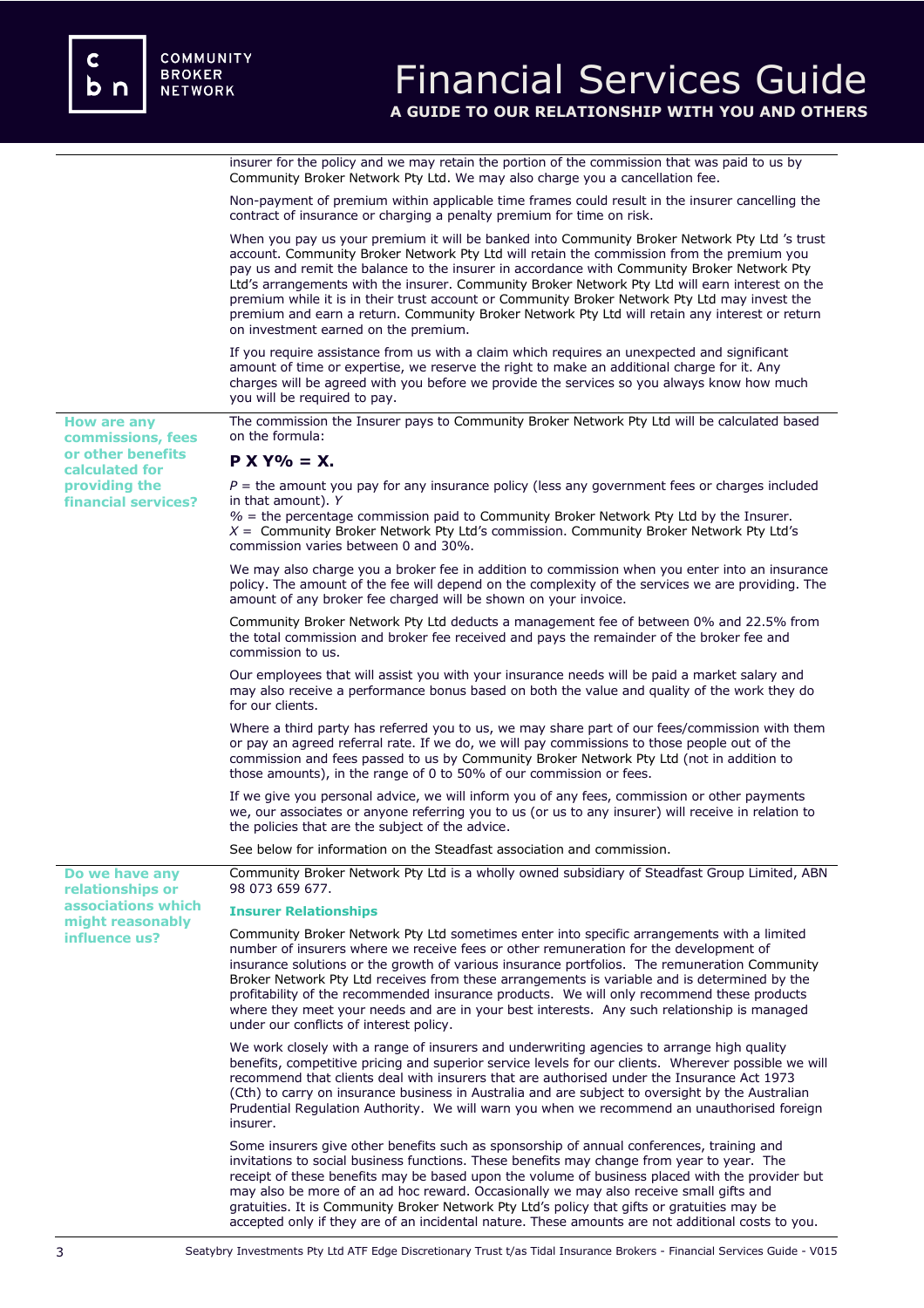# Financial Services Guide **A GUIDE TO OUR RELATIONSHIP WITH YOU AND OTHERS**

|                                                                                  | Despite the existence of any incentive, any decision to place business with such an Insurer will be<br>based on the fact that this provides the best solution for you and not based on consideration of<br>any incentive entitlement. Community Broker Network Pty Ltd may pass any incentive received<br>on to us.                                                                                                                                                                                                                                                                                 |
|----------------------------------------------------------------------------------|-----------------------------------------------------------------------------------------------------------------------------------------------------------------------------------------------------------------------------------------------------------------------------------------------------------------------------------------------------------------------------------------------------------------------------------------------------------------------------------------------------------------------------------------------------------------------------------------------------|
|                                                                                  | <b>Steadfast Group Limited</b>                                                                                                                                                                                                                                                                                                                                                                                                                                                                                                                                                                      |
|                                                                                  | Community Broker Network Pty Ltd is a Steadfast Group Limited (Steadfast) Network Broker.                                                                                                                                                                                                                                                                                                                                                                                                                                                                                                           |
|                                                                                  | As a Steadfast Network Broker, Community Broker Network Pty Ltd and our Authorised<br>Representatives have access to member services including model operating and compliance<br>tools, procedures, manuals and training, legal, technical, HR, contractual liability advice and<br>assistance, group insurance arrangements, product comparison and placement support,<br>claims support, group purchasing arrangements and broker support services. These services<br>are either funded by Steadfast, subsidised by Steadfast or available exclusively to Steadfast<br>Network Brokers for a fee. |
|                                                                                  | Steadfast has arrangements with some insurers and premium funders (Partners) under<br>which the Partners pay Steadfast commission of between $0.5 - 1.5\%$ for each product<br>arranged by us with those Partners or alternatively a fee to access strategic and<br>technological support and the Steadfast Broker Network. Steadfast is also a shareholder of<br>some Partners.                                                                                                                                                                                                                    |
|                                                                                  | Community Broker Network Pty Ltd may receive a proportion of any commission paid to<br>Steadfast by its Partners at the end of each financial year (or other agreed period).                                                                                                                                                                                                                                                                                                                                                                                                                        |
|                                                                                  | You can obtain a copy of Steadfast's FSG at www.steadfast.com.au.                                                                                                                                                                                                                                                                                                                                                                                                                                                                                                                                   |
| <b>The licensee and</b><br>premium funding<br>companies                          | If we arrange premium funding for you with a premium funder, we or Community Broker<br>Network Pty Ltd may be paid a commission by the premium funder. We may also charge you a<br>fee (or both). The commission that we are paid by the premium funder is usually calculated as a<br>percentage of your insurance premium (including government fees or changes). If you instruct us<br>to arrange premium funding for you, this is when we become entitled to the commission.                                                                                                                     |
|                                                                                  | Commission rates for premium funding are usually in the range of 0 to 4% of funded premium.<br>When we arrange premium funding for you, you can ask us what commission rate we are paid for<br>that funding arrangement compared to the other arrangements that were available to you. The<br>amount we are paid is set out in the premium funding contract. Some premium funders may pay<br>Community Broker Network Pty Ltd an administration and service fee for the distribution and<br>management of their products.                                                                           |
| What to do if you<br>have a complaint?                                           | We welcome your suggestions, compliments and complaints as an opportunity to improve our<br>service.                                                                                                                                                                                                                                                                                                                                                                                                                                                                                                |
|                                                                                  | If you have any complaints about the service provided to you, please give us the opportunity to<br>put things right by contacting your Authorised Broker about your complaint in the first instance.<br>We will do our best to resolve your complaint within 5 working days.                                                                                                                                                                                                                                                                                                                        |
|                                                                                  | If your complaint is not satisfactorily resolved within this time, please contact Community Broker<br>Network Pty Ltd's Complaints Officer:                                                                                                                                                                                                                                                                                                                                                                                                                                                         |
|                                                                                  | <b>T</b> : (08) 9480 8950<br>E: compliance@cbnet.com.au<br><b>P</b> : PO Box 1183, WEST PERTH WA 6872.<br>Please mark the envelope "Notice of Complaint".                                                                                                                                                                                                                                                                                                                                                                                                                                           |
|                                                                                  | We will try and resolve your complaint quickly and fairly and no later than 30 days from receiving<br>the response.                                                                                                                                                                                                                                                                                                                                                                                                                                                                                 |
|                                                                                  | Community Broker Network Pty Ltd is a member of the Australian Financial Complaints Authority<br>(AFCA). If your complaint cannot be resolved to your satisfaction by us, you have the right to<br>refer the matter to AFCA. AFCA provides fair and independent financial services complaint<br>resolution that is free to customers. AFCA can be contacted at:                                                                                                                                                                                                                                     |
|                                                                                  | W: www.afca.org.au   E: info@afca.org.au<br><b>P</b> : 1800 931 678 (free call)<br>In writing to: Australian Financial Complaints Authority, GPO Box 3, Melbourne VIC 3001                                                                                                                                                                                                                                                                                                                                                                                                                          |
|                                                                                  | Community Broker Network Pty Ltd is a principal member of NIBA and as such the Community<br>Broker Network Pty Ltd's staff and Authorised Brokers have adopted the Insurance Brokers Code<br>of Practice.                                                                                                                                                                                                                                                                                                                                                                                           |
| <b>What arrangements</b><br>are in place to<br>compensate clients<br>for losses? | Community Broker Network Pty Ltd have a Professional Indemnity policy in place. The PI policy<br>covers Community Broker Network Pty Ltd employees, its contractors and its Authorised Brokers<br>for claims made against them by clients as a result of their conduct in the provision of financial<br>services.                                                                                                                                                                                                                                                                                   |